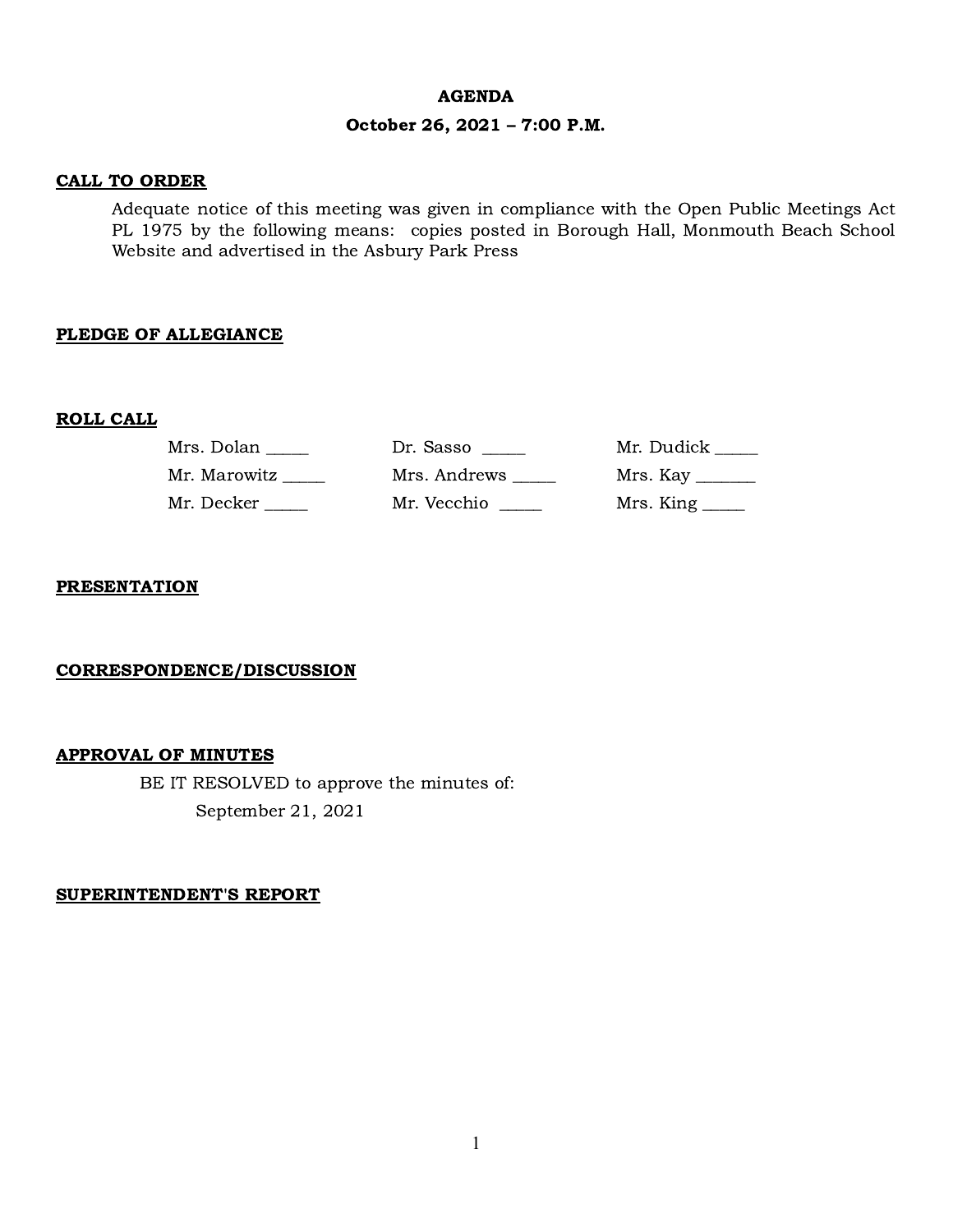### BOARD PRESIDENT

A. BE IT RESOLVED to approve the following statistical information:

| Preschool    | 39 | Grade 3-1 | 14 | Grade 6-1 | 13 |
|--------------|----|-----------|----|-----------|----|
| Kindergarten | 16 | Grade 3-2 | 15 | Grade 6-2 | 14 |
| Grade 1-1    | 09 | Grade 4-1 | 13 | Grade 7-1 | 12 |
| Grade 1-2    | 09 | Grade 4-2 | 12 | Grade 7-2 | 11 |
| Grade 2-1    | 10 | Grade 5-1 | 14 | Grade 8-1 | 13 |
| Grade 2-2    | 10 | Grade 5-2 | 14 | Grade 8-2 | 12 |

# Student Enrollment as of September 30, 2021 Total 250

# Student Attendance

| September | 96.5% | February |  |
|-----------|-------|----------|--|
| October   |       | March    |  |
| November  |       | April    |  |
| December  |       | May      |  |
| January   |       | June     |  |

# **Staff Attendance**

| September | 89.0% | February |  |
|-----------|-------|----------|--|
| October   |       | March    |  |
| November  |       | April    |  |
| December  |       | May      |  |
| January   |       | June     |  |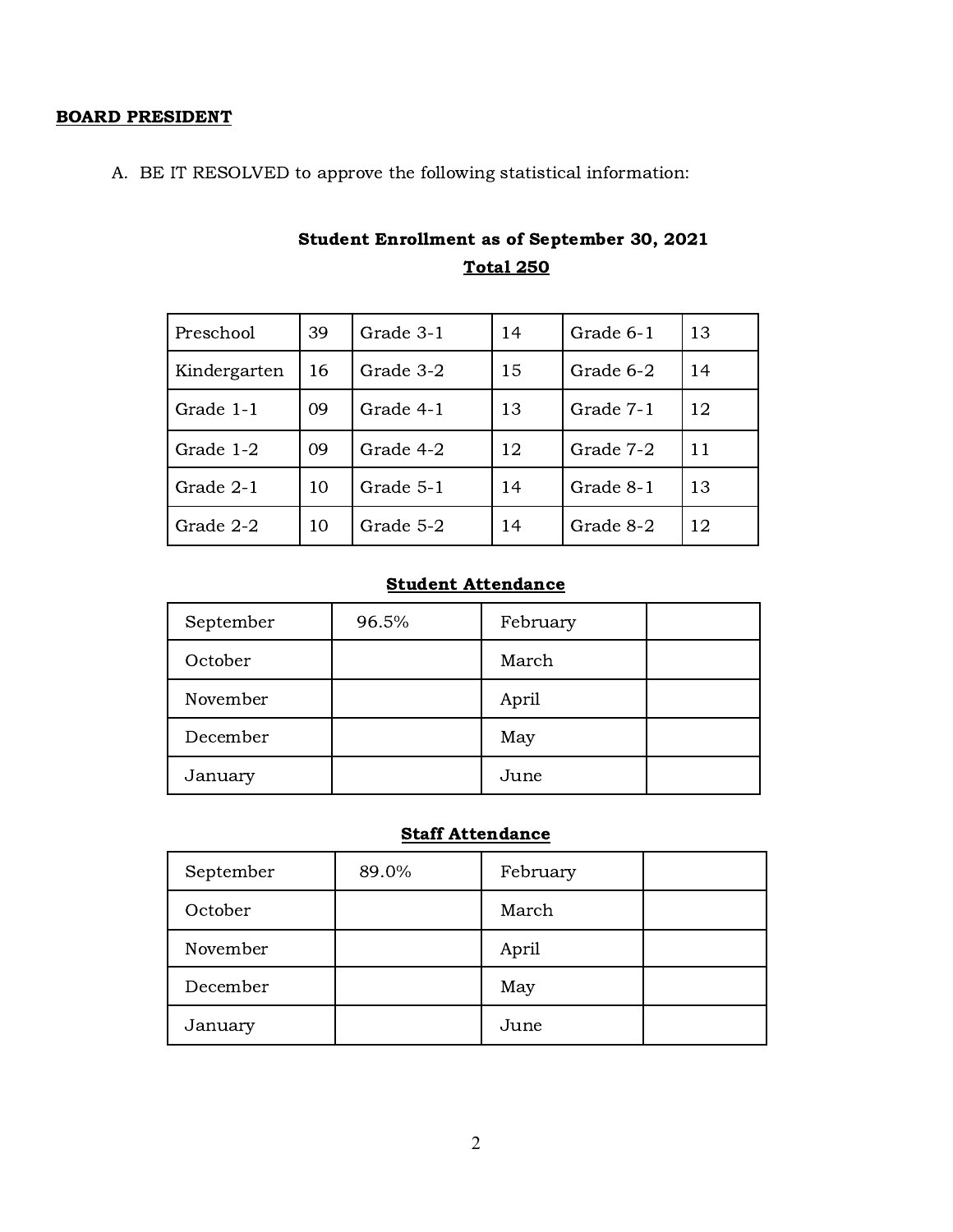### BOARD PRESIDENT (continued)

- B. Harassment Intimidation and Bullying BE IT RESOLVED to (affirm, deny or modify) the HIB Form as presented by Mrs. Jessica Alfone.
- C. BE IT RESOLVED to approve the following security drills: Fire Drill – September 21, 2021 at 8:45 a.m. Security Drill - Tabletop – September 14, 2021 at 11:00 a.m.
- D. Upon the recommendation of the Superintendent, BE IT RESOLVED to approve the Health and Safety Evaluation of School Building Checklist Statement of Assurance for the School Year 2021-2022.
- E. BE IT RESOLVED to approve the Standing Orders from Dr. Morgan for Monmouth Beach School District for the 2021-2022 school year.
- F. BE IT RESOLVED to approve the Monmouth Beach School Guidance for Virtual or Remote Instructional Plan Attestation for the 2021-2022 school year.
- G. BE IT RESOLVED to approve the Nursing Services Plan for the 2021-2022 school year.

# PTO PRESENTATION – Caroline Quattrochi

# PUBLIC DISCUSSION

In compliance with Open Public Meetings Act PL 1975, Chapter 10:4-12 subsection b, - A public body may exclude the public only from that portion of a meeting at which the public body discusses any matter involving the employment, appointment, termination of employment, terms and conditions of employment evaluation of the performance of promotion or discipline of any specific prospective public officer or employees or current public offer or employee employed or appointed by the public body, unless all the individual employees or appointees whose rights could be adversely affected request in writing that such matter or matters be discussed at a public meeting. As per Board Bylaws, 0167, public participation in Board Meetings, such remarks are to be limited to five minutes duration. The Board of Education, though affording the opportunity for members of the public to comment will not engage and/or make remarks concerning matters of student confidentiality and/or matters of personnel wherein employees of the District have not been given notice of the Board's intent to discuss their terms and conditions of employment. Members of the public are reminded that though they are afforded the opportunity to address the Board, they are not given license to violate the laws of slander. Comments made by members of the public that are not in keeping with the orderly conduct of a public meeting will be asked to yield the floor and if they fail to do so may be subject to charges under New Jersey statutes associated with disruption of a public meeting.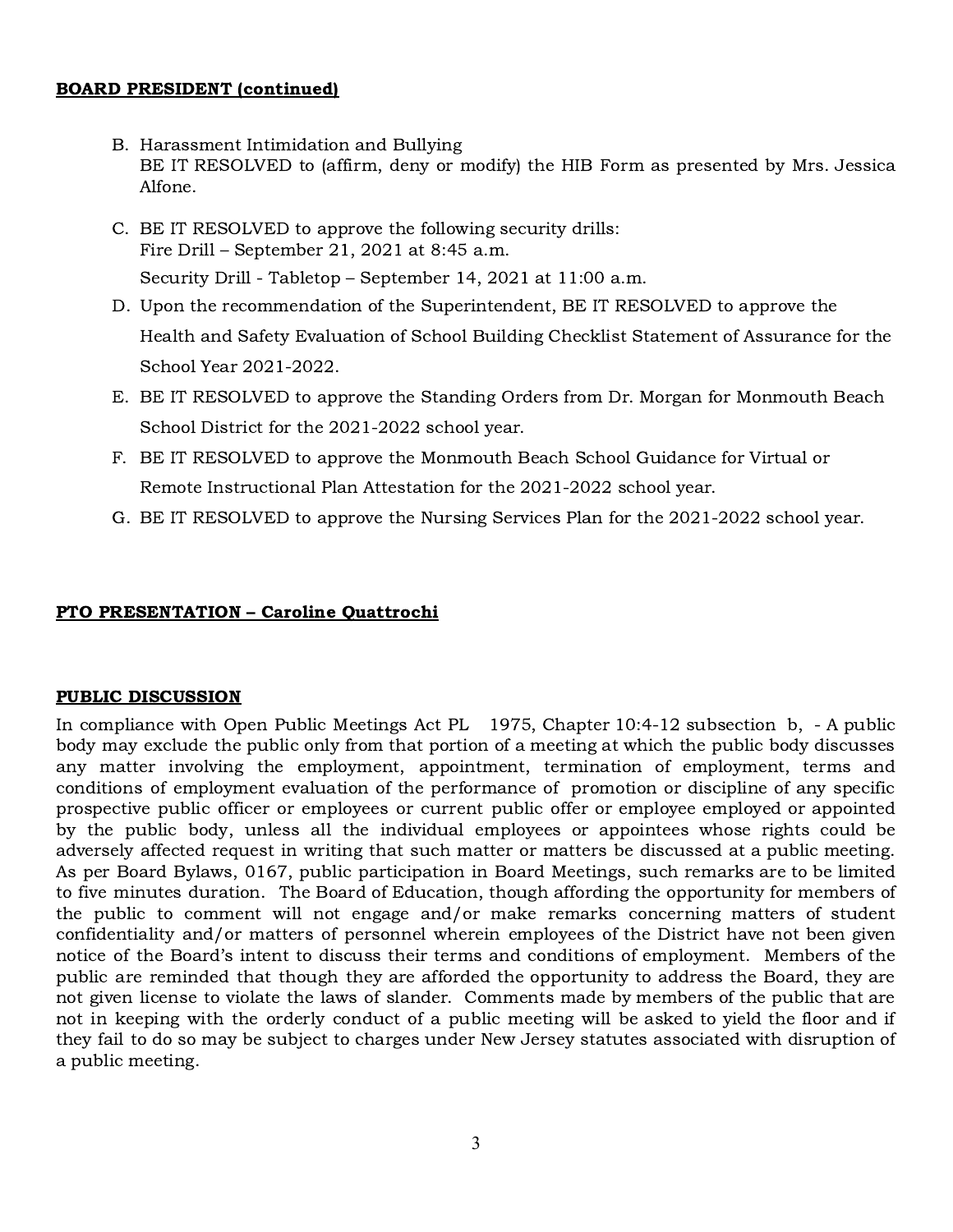# FINANCE

Chair: Ken Marowitz

Vincent Sasso, Joseph Vecchio, Boyd Decker

- A. BE IT RESOLVED to approve the following financial reports;
	- September October 2021 Bill List in the amount of \$ 299,149.28
	- Payroll Gross total for September 2021 in the amount of \$335,949.35 Report of Board Secretary - August - Report

| Report of Board Secretary - Rugust |     |                |
|------------------------------------|-----|----------------|
| Fund 10 -                          |     | \$1,858,044.81 |
| Fund 20 -                          | \$. | 0.00           |
| Fund 40 -                          | \$. | 0.00           |
| Capital Reserve                    | \$  | 242,285.80     |
| Maintenance Res                    | \$  | 355,246.08     |
| Emergency Reserve \$               |     | 10,207.23      |
|                                    |     |                |

- Monthly transfer reports for August, 2021. **(Attachment 1)**
- Pursuant to NJAC 6:120-2.13(d), I certify as of August 31, 2021 no budgetary line item account has been over expended in violation of NJAC 6:20-22.13 (ad). I hereby certify that all of the above information is correct.
- Board Certification: Pursuant to NJAC 6:20-2.3 (e), we certify that as of August 31, 2021, after review of the Secretary's Monthly Report and upon consultation with the appropriate

district officials, that to the best of our knowledge, no major account or fund has been over expended in violation of NJAC 6A:23A-22.13(b) and that sufficient funds are available to meet the district's financial obligations for the remainder of the fiscal year.

- B. BE IT RESOLVED to approve the following preschool tuition contract with Monmouth Beach School in the amount of \$7,200.00 per student for the 2021-2022 school year: CK.
- C. BE IT RESOLVED to approve the tuition reimbursement of Jessica L. Alfone for the Fall Semester credits at the University of South Carolina, Course Title - Application of Educational Research, at a cost of \$1,974.75 per the Superintendent's approved contract.

# PERSONNEL

Chair: Barbara Kay

Melanie Andrews, Chris Dudick, Aleksandra King

- A. BE IT RESOLVED to approve Rianne Bowlby to begin her maternity leave on Friday, October 22, 2021, taking 79 sick days per her doctor's orders and then begin 12 weeks under the NJ Family Leave Act on February 28, 2022 through May 13, 2022.
- B. BE IT RESOLVED to approve an increase for the Substitute Nurse Pay from \$150 per diem to \$250 per diem for the remainder of the 2021-2022 school year.
- C. BE IT RESOLVED to approve Taylor Bell as a Long Term Leave Replacement for third grade at a rate of \$125 per diem, start date TBD (pending release from previous district) through May 13, 2022.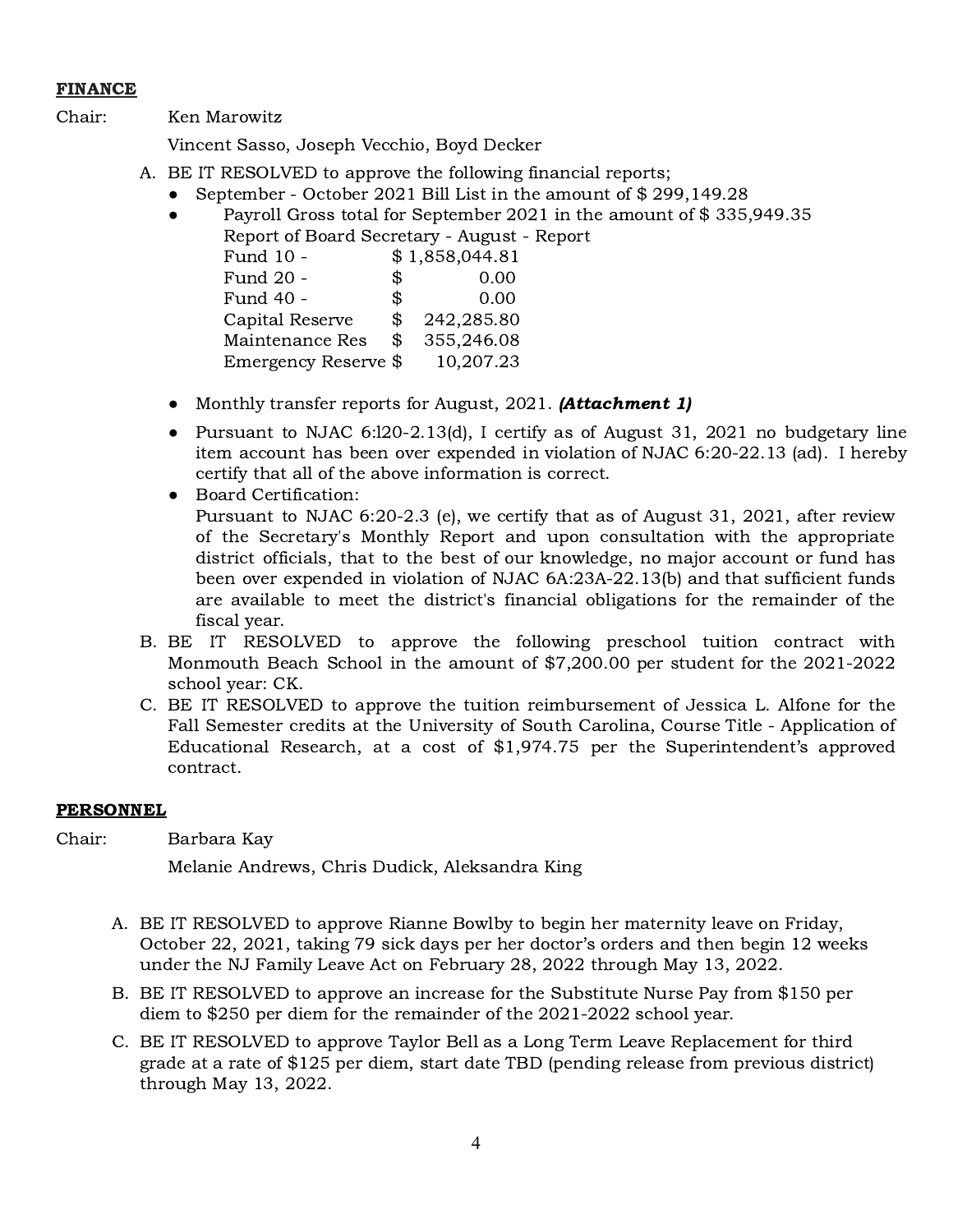### CURRICULUM AND INSTRUCTION

Chair: Chris Dudick

Barbara Kay, Melanie Andrews, Aleksandra King

- A. BE IT RESOLVED to approve the following workshops:
	- Emily Rossi to attend the NJMEA State Music Conference on February 24, 2022 through February 26, 2022 at a cost of \$180.00.
	- Amanda Mergner to attend the NJDOE Learning Acceleration Overview on October 5, 2021 at no cost to the district.
	- Amanda Mergner to attend Legal One Legally Compliant IEP's on October 19, 2021 at a cost of \$125.00.
	- Courtney MacKay to attend Legal One Anti Bullying Specialist Certificate Program on October 12, 2021 - October 15, 2021 at a cost of \$500.00.
	- Courtney MacKay to attend Kids Yoga/Mindfulness workshop on October 23 and October 24, 2021 at a cost of \$350.00.
- B. BE IT RESOLVED to approve/ratify the contract between Reading Writing Project Network and Monmouth Beach Board of Education for professional development services to be rendered by the Network to the district on September 14, 2021, September 21, 2021, and September 28, 2021 at a cost of \$9,000.00.

# BUILDING AND GROUNDS

Chair: Vincent Sasso Ken Marowitz, Boyd Decker, Joseph Vecchio

# POLICY

Chair: Melanie Andrews

A. BE IT RESOLVED to approve the second read of the following policies:

| P2422              | Comprehensive Health and PE(R)                                  |
|--------------------|-----------------------------------------------------------------|
| P <sub>2476</sub>  | Surrogate Parents and Resource Family Parents ®                 |
| P <sub>5</sub> 111 | Eligibility of Resident/Non-Resident Students ®                 |
| P <sub>5116</sub>  | Education of Homeless Children(R)                               |
| P7432              | Eye Protection(R)                                               |
| P8420              | Emergency Crisis Situation(R)                                   |
| P8540              | School Nutrition Program(R)                                     |
| P8600              | Student Transportation(R)                                       |
| P6115.01           | Federal Awards/Funds Internal Controls-Allowability of Costs(N) |
| P6115.02           | Federal Awards/Funds Internal Controls-Mandatory Disclosures(N) |
| P6115.03           | Federal Awards/Funds Internal Controls-Conflicts of Interest(N) |
| P6311              | Contracts for Goods or Services Funded by Federal Grants(R)     |
| P1648.11           | The Road Forward-Health and Safety(N)                           |
| P5111.5            | Preschool Program Enrollment Procedures ®                       |
|                    |                                                                 |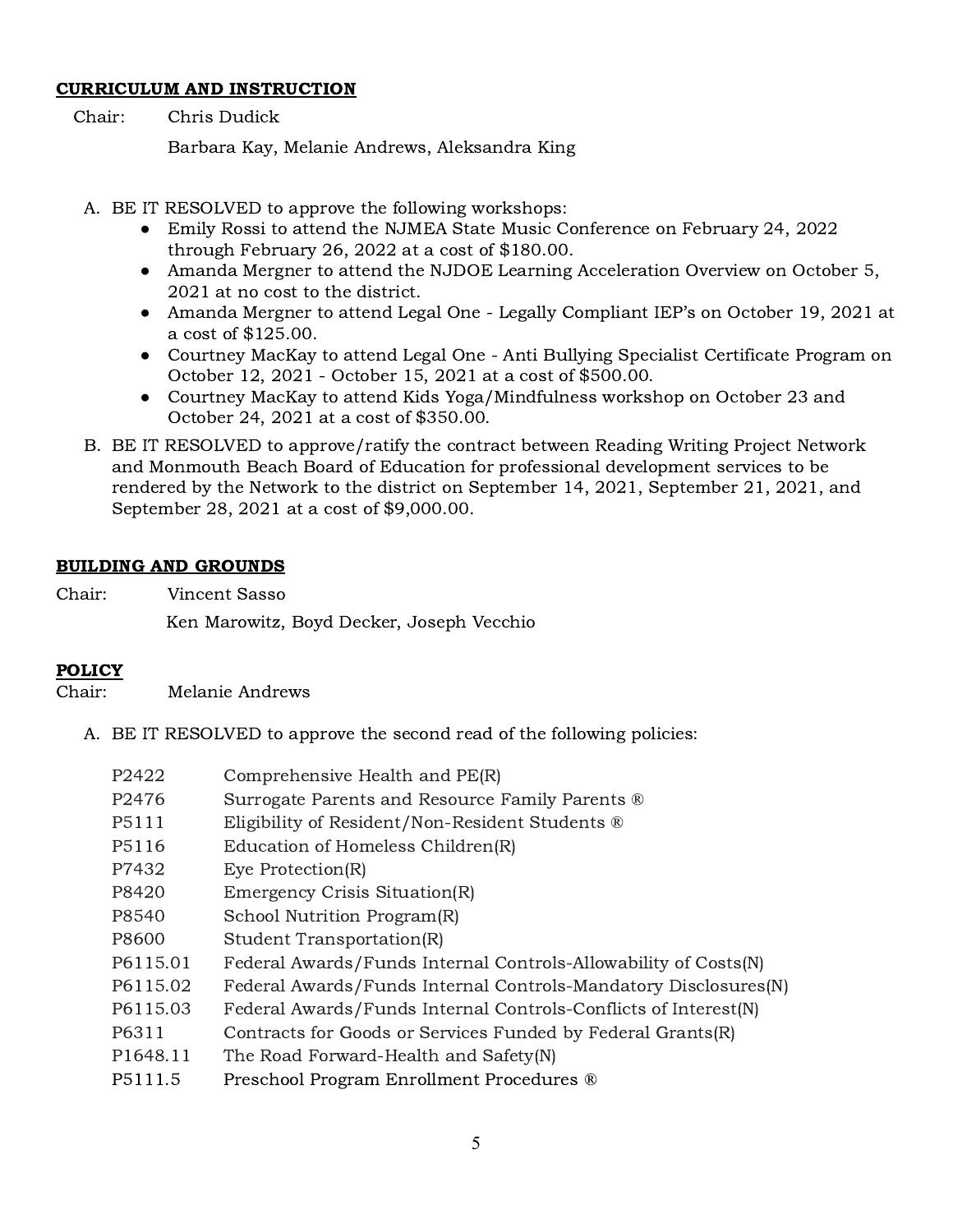# POLICY (continued)

- B. BE IT RESOLVED to approve the first read of the following policies:
	- P1644.14 School Employee Vaccination Requirements *New*
	- P1648.14 Safety Plan for Healthcare Settings in School Building *New*
	- P2425 Emergency Virtual Instruction Program *New*
	- P & R 5751 Sexual Harassment of Students (Revised)

# GENERAL ITEMS

- A. Future Meeting Date: Regular Meeting, November 23, 2021.
- B. BE IT RESOLVED to approve the attached Boys and Girls Basketball schedule for the 2021-2022 school year: Games start at 3:45 December 9 Fair Haven: Boys @ MB, Girls @ Fair Haven December 15 Tinton Falls: Boys @ MB, Girls @ Tinton Falls December 16 Oceanport: Boys @ Oceanport, Girls @ MB December 21 Shrewsbury: Boys @ Shrewsbury, Girls @ MB January 5 Fair Haven: Boys @ Fair Haven, Girls @ MB January 6 Rumson: Boys @ MB, Girls @ Rumson January 11 Shrewsbury: Boys @ MB, Girls @ Shrewsbury January 19 Oceanport: Boys @ MB, Girls @ Oceanport January 20 Little Silver: Boys @ Little Silver, Girls at MB January 25 Eatontown: Boys @ MB, Girls @ Eatontown January 27 Rumson: Boys @ Rumson, Girls @ MB January 31 Tinton Falls: Boys @ Tinton Falls, Girls @ MB February 2 WLB: Boys @ MB, Girls @ WLB February 3 Eatontown: Boys @ Eatontown, Girls @ MB February 10 Little Silver: Boys @ MB, Girls @ Little Silver February 16 WLB: Boys @ WLB, Girls @ MB